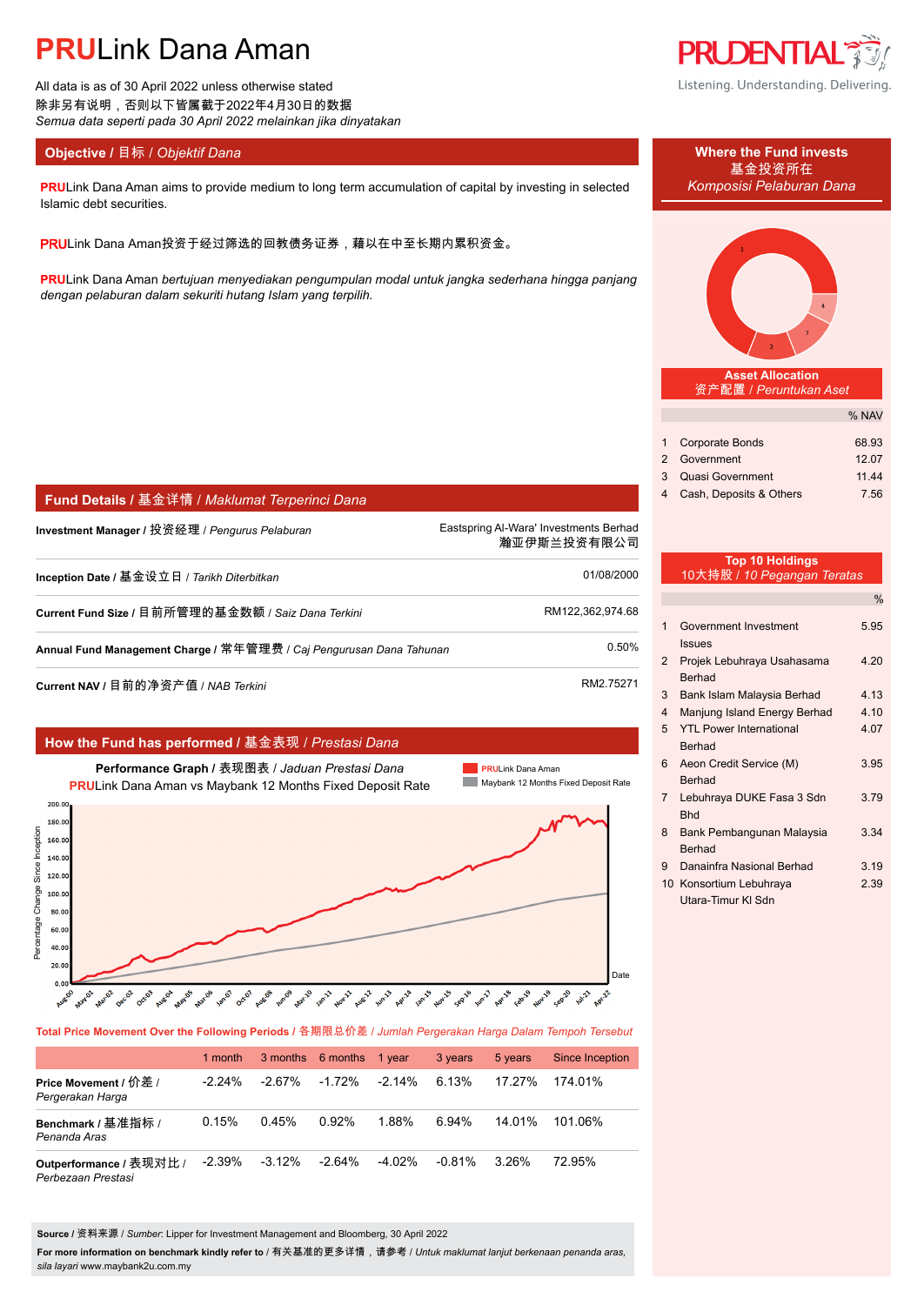# **PRUL** ink Dana Aman

All data is as of 30 April 2022 unless otherwise stated 除非另有说明,否则以下皆属截于2022年4月30日的数据 *Semua data seperti pada 30 April 2022 melainkan jika dinyatakan*

### **PRUDENTIAL** Listening. Understanding. Delivering.

### **Monthly Update /** 每月简报 / *Peningkatan Bulanan*

#### **Market Review /** 市场回顾 */ Tinjauan Bulanan*

As widely expected, the Fed raised its federal funds rate by 50bps to 0.75%-1.00% at its May 2022 FOMC meeting and revealed its plan to shrink its balance sheet by USD47.5 billion per month starting Jun 2022 before doubling the amount to USD95 billion after three months. At his press conference, Fed Chair Powell acknowledged that inflation could remain substantially elevated and signalled more half-point hikes in the coming meetings although a 75bps hike has been ruled out for now. Powell also reiterated that the US economy is very strong and well positioned to handle the planned rate hikes, an indication that reining in inflation remains the Fed's immediate focus.

Malaysia transitioned into the endemic phase in Apr 2022 and is in talks with other countries for the recognition of Malaysia's Covid-19 vaccination and test certificates. Meanwhile, requirements for the wearing of face masks outdoors, scanning of MySejahtera and pre-departure and on-arrival tests for fully vaccinated travellers have been scrapped effective 1 May 2022. These developments coupled with the availability of antiviral drugs for the treatment of infected adults at high risk of developing severe symptoms will continue to support economic recovery. Meanwhile, World Bank lowered Malaysia's 2022 GDP growth forecast to 5.5% from 5.8% previously, while IMF revised its global and ASEAN-5 growth forecasts to 3.6% and 5.3% from 4.4% and 5.6% previously to reflect the direct impact of the Russia-Ukraine war on top of the impediments from the Omicron variant. The IMF also warned that the tightening in advanced economy could exert pressure on capital flows in emerging markets.

Malaysia's MGS curve moved significantly higher in the month of Apr 2022. The yields of the 3-year, 5-year, 10-year and 15-year MGS rose 31bps, 53bps, 53bps and 59bps respectively to close the month at 3.49%, 3.92%, 4.38% and 4.83% respectively. Similarly, yields of MGII ended higher with yields of the 3-year, 5-year, 10-year and 15-year MGII increasing 53bps, 55bps, 49bps and 52bps respectively to end the month at 3.48%, 4.05%, 4.41% and 4.82% respectively.

美联储联邦公开市场委员会(FOMC)如市场广泛预期般在2022年5月份会议将联邦基准利率上调50个基点至0.75%-1.00%区间。与此同时,美联储透露将从 2022 年 6 月开始每月缩减资产负债表475 亿美元,三个月后将翻倍至 950 亿美元。美联储主席鲍威尔在新闻发布会上承认通胀可能会继续大幅上升,并放话表示接下来的会 议将各加息50个基点,尽管目前已经排除了加息 75 个基点的可能性。鲍威尔还重申,美国经济非常强劲且能够很好地应对计划中的加息行动,表明控制通胀仍然是美 联储的当务之急。

马来西亚自2022年4月起过渡至地方性流行病阶段,同时正与其他国家就承认大马新冠肺炎疫苗接种和检测证书展开谈判。此外,自2022年5月1日起,民众在户外不 强制戴口罩、无需扫描My Sejahtera二维码以及已接种疫苗旅客出入境无需检测。除了这些发展,抗病毒药物可用于治疗有严重症状高风险感染的成年人等利好将继 续支持经济复苏。与此同时,世界银行将大马2022 年国内生产总值增长预测从此前的 5.8%下调至 5.5%。另外,国际货币基金组织将全球和东盟五国的增长预测从之 前的 4.4% 和 5.6%下调至 3.6% 和 5.3%,以反映Omicron变异体带来的逆风以外,俄乌战争的直接影响。该组织还警告说,发达经济体的经济紧缩可能会对新兴市场 的资本流动构成压力。

大马政府债券收益率曲线于2022年4月走高。3年、5年、10年和15年大马政府债券收益率分别上涨31、53、53和59个基点,以3.49%、3.92%、4.38%和4.83%结束 当月的交易。与此同时,大马政府投资票据收益率也扬升,3年、5年、10年和15年大马政府投资票据分别走高53、55、49和52个基 点,以3.48%、4.05%、4.41%和4.82%挂收。

*Seperti yang dijangkakan secara meluas, Fed menaikkan kadar dana persekutuannya sebanyak 50 mata asas kepada 0.75% hingga 1.00% semasa mesyuarat FOMC Mei 2022 dan mendedahkan rancangannya untuk mengecilkan kunci kira-kira sebanyak USD47.5 bilion sebulan bermula Jun 2022 sebelum menggandakan jumlah tersebut kepada USD95 bilion selepas tiga bulan. Sewaktu sidang akhbarnya, Pengerusi Fed, Powell mengakui bahawa inflasi boleh terus meningkat dengan ketara dan mengisyaratkan kenaikan lebih dari separuh mata dalam mesyuarat akan datang walaupun kenaikan 75 mata asas telah ditolak buat masa ini. Powell juga menegaskan bahawa ekonomi AS sangat kukuh dan berada pada kedudukan yang baik untuk mengendalikan kenaikan kadar yang dirancang, satu petunjuk bahawa mengekang inflasi kekal sebagai tumpuan serta merta Fed.*

*Malaysia beralih ke fasa endemik pada April 2022 dan sedang berbincang dengan negara lain untuk pengiktirafan sijil ujian dan vaksinasi Covid-19 Malaysia. Sementara itu, keperluan untuk memakai pelitup muka di luar rumah, pengimbasan MySejahtera dan ujian sebelum berlepas dan semasa ketibaan ke atas pengembara yang lengkap divaksin telah dibatalkan berkuat kuasa 1 Mei 2022. Perkembangan ini ditambah dengan ketersediaan ubat antivirus bagi rawatan orang dewasa yang dijangkiti dan yang berisiko tinggi mengalami gejala teruk akan terus menyokong pemulihan ekonomi. Sementara itu, Bank Dunia menurunkan unjuran pertumbuhan KDNK Malaysia 2022 kepada 5.5% daripada 5.8% sebelum ini, manakala IMF menyemak semula unjuran pertumbuhan global daripada 3.6% kepada 4.4% dan ASEAN-5 daripada 5.3% kepada 5.6% untuk mencerminkan impak langsung Perang Ukraine-Rusia di samping halangan berikutan varian Omicron. IMF juga memberi amaran bahawa pengetatan melibatkan ekonomi maju boleh memberi tekanan kepada aliran modal dalam pasaran memuncul.*

*Keluk MGS Malaysia bergerak lebih tinggi dengan ketara pada bulan April 2022. Hasil MGS 3 tahun, 5 tahun, 10 tahun dan 15 tahun masing-masing meningkat 31 mata asas, 53 mata asas, 53 mata asas dan 59 mata asas lalu menutup bulan dagangan pada 3.49%, 3.92%, 4.38% dan 4.83%. Begitu juga, hasil MGII berakhir lebih tinggi dengan hasil MGII 3 tahun, 5 tahun, 10 tahun dan 15 tahun masing-masing meningkat 53 mata asas, 55 mata asas, 49 mata asas dan 52 mata asas lalu mengakhiri bulan dagangan pada 3.48%, 4.05%, 4.41% dan 4.82%.*

#### **Market Outlook /** 市场展望 */ Gambaran Bulanan*

Malaysia's Mar 2022 headline inflation rate came in unchanged at 2.2% YoY as higher Food & Non-Alcoholic Beverages (+4.0% YoY) and Transportation (+2.6% YoY) inflations were partially offset by a softer growth in Housing , Water, Electricity, Gas and Other Fuels (+0.9% YoY) prices. Having said that, core inflation accelerated further to 2.0% YoY (Feb 2022: +1.8% YoY), a reflection of the broadening increase in prices of goods and services. Overall inflationary risk remains tilted to the upside although the government's commitment to ensure price stability of basic necessities could help mitigate some pressure . For 2022, full year inflation is expected to remain modest, coming in within BNM's forecast of 2.2% to 3.2%.

Markets across the globe remained highly volatile in Apr 2022, driven predominantly by higher rate hike expectations across developed markets and the ongoing geopolitical conflicts. We note that the concern over tighter global financial conditions has started to be reflected in the FX weakness and volatility in emerging economies, exerting pressure on central banks to re-assess their monetary policy stance. In Malaysia, the sovereign yield curve shifted much higher in the month of Apr 2022 despite inflationary pressure staying relatively muted thus far. In the near term, volatilities in the global market are expected to persist as sentiments continue to be weighed by concerns on global growth outlook and inflation outlook on the back of the on-going Russia-Ukraine war and China's strict Covid-19 containment measures. For 2022, we believe the main themes surrounding the Malaysian bond market are Malaysia's economic growth , inflationary pressures and monetary policy normalization, potential general elections as well as the supply-demand dynamics.

There will be three auctions in the month of May 2022, the new 30 Y MGII 05/52, the re-opening of the 10-year MGS 07/32 and the re-opening of the 3-year MGII 10/25. While there is still ample liquidity in the system, the outcome of these auctions is likely to be influenced by prevailing market sentiment. On the corporate front, we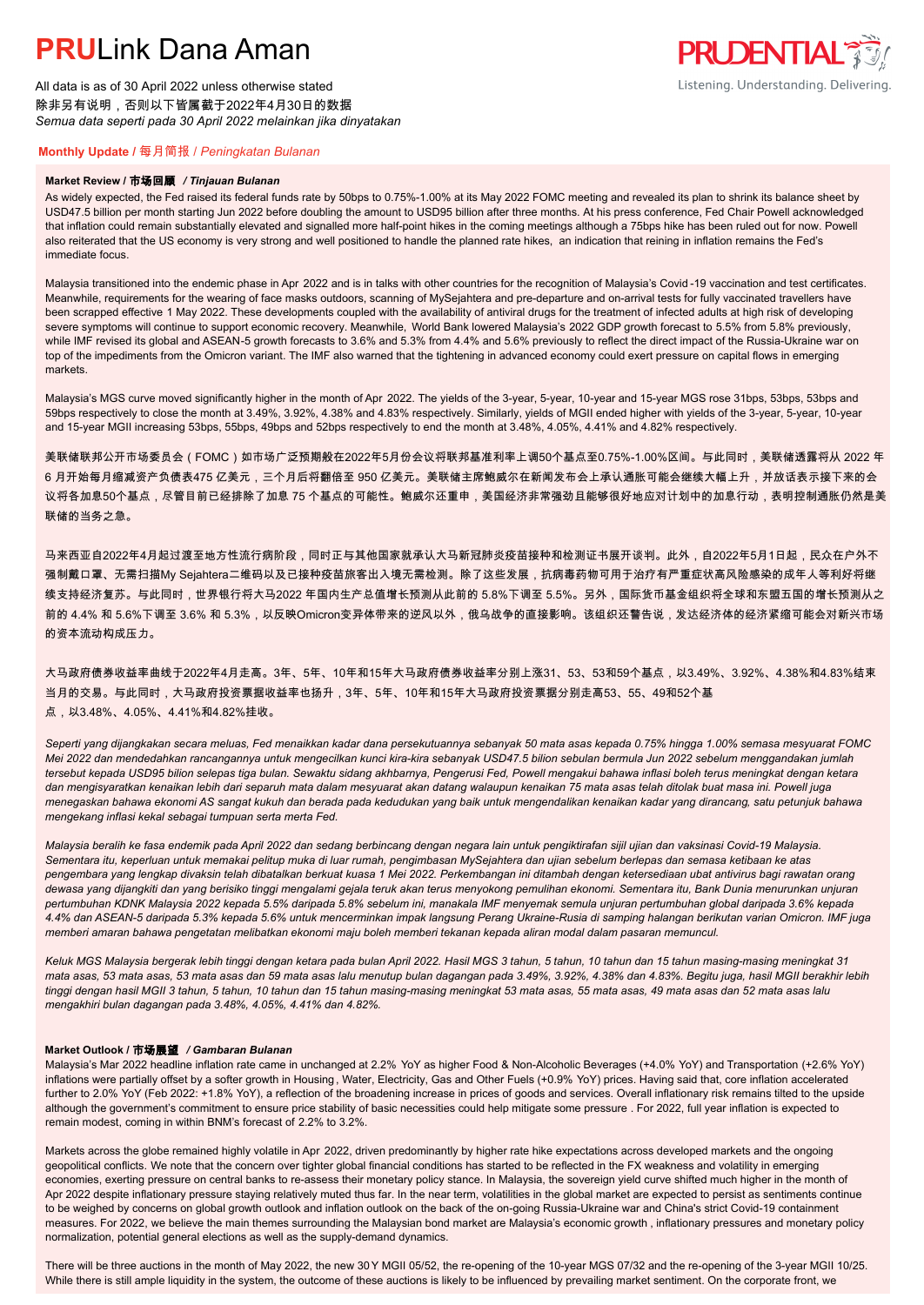## **PRUL** ink Dana Aman

All data is as of 30 April 2022 unless otherwise stated 除非另有说明,否则以下皆属截于2022年4月30日的数据 *Semua data seperti pada 30 April 2022 melainkan jika dinyatakan*

expect mixed demand for corporate bonds as investors continue to be selective in their investments.

马来西亚2022年3月总体通货膨胀率按年保持不变在2.2%。食品与非酒精饮料和运输走高,按年分别起+4.0%和+2.6%;但住房、水、电、天然气和其他燃料价格(按 年+0.9%)增长放缓部分抵消了其他类别走高带来的影响。尽管如此,核心通货膨胀按年进一步加速到2.0%,比较2022年2月的是按年+1.8%;反映商品和服务价格广 泛上涨。虽然政府承诺确保基本必需品价格稳定或有助于缓解一些压力,总体通胀风险仍倾向于走高。2022 年全年通胀预计保持温和,处于国行预测的 2.2% 至 3.2% 范围内。

**PRUDENTIAL** 

Listening. Understanding. Delivering.

2022 年 4月,全球市场走势依然如过山车般波动,主要由发达市场的升息预期升温和持续的地缘政治冲突驱动。我们注意到,市场对全球金融状况趋紧的担忧已开始 反映在新兴经济体疲软和波动的外汇走势上,并为各国央行重新评估货币政策立场带来了压力。在马来西亚,尽管通胀压力迄今相对温和,主权收益率曲线于2022 年 4 月进一步走高。短期内,持续上演的俄乌战争和中国实施的严格Covid-19 遏制措施对全球增长和通胀前景带来的担忧继续打压市场情绪;在此情景下,全球市场预 计将持续波动。2022 年,我们认为围绕马来西亚债券市场的主要主题包括大马经济增长、通胀压力和货币政策正常化、潜在的全国大选以及供需动态。

2022年5月将有三项招标,包括30年期大马政府投资票据05/52的全新发行、10年期大马政府债券07/32以及3年期大马政府投资票据10/25的增额发行。尽管系统中仍 有充裕的流动性,这些招标的结果料将取决于当前的市场情绪。企业债券方面,我们预料市场对企业债券的需求将参差不齐,因为投资者继续在投资方面保持选择 性。

*Kadar inflasi utama Mac 2022 Malaysia tidak berubah pada 2.2% YoY apabila angka inflasi Makanan & Minuman Bukan Beralkohol (+4.0% YoY) dan Pengangkutan (+2.6% YoY) yang lebih tinggi telah diimbangi sebahagiannya oleh pertumbuhan yang lebih perlahan dalam Perumahan, Air, Elektrik, Harga Gas dan Bahan Api Lain (+0.9% YoY). Namun begitu, inflasi teras terus meningkat kepada 2.0% YoY (Feb 2022: +1.8% YoY), mencerminkan peningkatan harga barangan dan perkhidmatan yang meluas. Keseluruhan risiko inflasi kekal meningkat walaupun komitmen kerajaan untuk memastikan kestabilan harga barang keperluan asas dapat membantu mengurangkan tekanan. Bagi 2022, inflasi setahun penuh dijangka kekal sederhana, berada dalam unjuran BNM sebanyak 2.2% hingga 3.2%.*

*Pasaran di seluruh dunia masih lagi sangat tidak menentu pada April 2022, didorong terutamanya oleh jangkaan kenaikan kadar yang lebih tinggi di seluruh pasaran maju dan konflik geopolitik yang berterusan. Kami menyedari bahawa kebimbangan terhadap keadaan kewangan global yang lebih ketat telah mula dicerminkan oleh kelemahan pertukaran asing (FX) dan volatiliti ekonomi memuncul, lalu memberikan tekanan kepada bank pusat untuk menilai semula pendirian dasar monetari. Di Malaysia, keluk hasil kerajaan berubah lebih tinggi pada bulan April 2022 walaupun tekanan inflasi secara relatifnya tidak berubah setakat ini. Dalam jangka terdekat, volatiliti pasaran global dijangka akan berterusan kerana sentimen terus ditekan oleh kebimbangan terhadap prospek pertumbuhan global dan prospek inflasi dilatari perang Rusia-Ukraine yang berlanjutan dan langkah-langkah pembendungan Covid-19 yang ketat oleh China. Bagi tahun 2022, kami percaya tema utama yang menyelubungi pasaran bon Malaysia ialah pertumbuhan ekonomi Malaysia, tekanan inflasi dan penormalan dasar monetari, kemungkinan berlangsungnya pilihan raya umum serta dinamik penawaran-permintaan.*

*Terdapat tiga lelongan pada bulan Mei 2022, MGII baharu 30 tahun 05/52, pembukaan semula MGS 10 tahun 07/32 dan pembukaan semula MGII 3 tahun 10/25. Walaupun kecairan dalam sistem masih lebih dari mencukupi, hasil lelongan tersebut mungkin dipengaruhi oleh sentimen pasaran semasa. Meninjau korporat, kami menjangkakan permintaan ke atas bon korporat bercampur-campur kerana pelabur terus selektif dengan pelaburan mereka.*

#### **Fund Review & Strategy /** 基金表现评论与投资策略 */ Tinjauan dan Strategi Dana*

The Fund returned -2.24% for the month, underperforming the benchmark return of 0.15% by 2.39%. Year-to-date, the Fund returned -2.81%, underperforming the benchmark return of 0.61% by 3.42%.

The underperformance in the month was attributed to the significantly higher in bond yields across all tenors. Markets across the globe remained highly volatile in April 2022, driven predominantly by higher rate hike expectations across developed markets and the ongoing geopolitical conflicts.

In the near term, we still see bonds facing headwinds on the back of expected sustainable economic recovery, unfavourable demand-supply dynamics, Russian-Ukraine crisis and inflationary pressures. Going forward, we believe the performance of the bond market will continue to be dictated by economic data, supply- demand dynamics, as well as global risk sentiment.

We continue to be prudent in our credit selection. Given the expected improvement in credit conditions we may selectively increase our exposure to sectors that have turned the corner.

本基金月内的回酬是-2.24%,较回酬为0.15%的基准逊色2.39%。年度至今,基金表现较基准的落后3.42%,回酬为-2.81%,基准的是0.61%。

检讨月份表现逊色是因为所有期限的债券收益率显著走高。2022年4月,全球市场持续剧烈波动,主要受发达市场加息预期升温和地缘政治冲突延烧影响。

短期内,我们仍认为债券将面临逆风,因为经济预计可持续复苏、供需动态不利、俄乌危机和通胀压力冲击。展望未来,我们认为债券市场的表现将继续由经济数据、供需动态以及全 球风险情绪所主导。

#### 我们继续审慎选择信贷。鉴于信贷状况预期改善,我们或选择性增持表现好转的领域。

*Dana menghasilkan pulangan -2.24% untuk bulan ini, tidak mengatasi pulangan penanda aras 0.15% sebanyak 2.39%. Sejak awal tahun hingga kini, Dana menjana pulangan -2.81%, tidak mengatasi pulangan penanda aras 0.61% sebanyak 3.42%.*

Prestasi merosot pada bulan tersebut disebabkan oleh hasil bon yang ketara lebih tinggi merentas semua tenor. Pasaran di segenap benua kekal amat tidak menentu pada April 2022, didorong *terutamanya oleh jangkaan kenaikan kadar yang lebih tinggi merentangi pasaran maju dan konflik geopolitik yang berterusan.*

*Dalam tempoh terdekat, kami masih melihat bon menghadapi masalah berikutan jangkaan pemulihan ekonomi yang mampan, dinamik permintaan-penawaran yang suram, krisis Rusia-Ukraine dan tekanan inflasi. Melangkah ke hadapan, kami percaya prestasi pasaran bon akan terus ditentukan oleh data ekonomi, dinamik penawaran-permintaan, serta sentimen risiko global.*

*Kami terus berhemat dalam pemilihan kredit. Memandangkan jangkaan keadaan kredit akan semakin baik, kami mungkin akan lebih meningkatkan pendedahan kepada sebilangan sektor yang sudah pun pulih.*

**Source /** 资料来源 / *Sumber*: Fund Commentary, April 2022, Eastspring Investments Berhad

**Disclaimer**